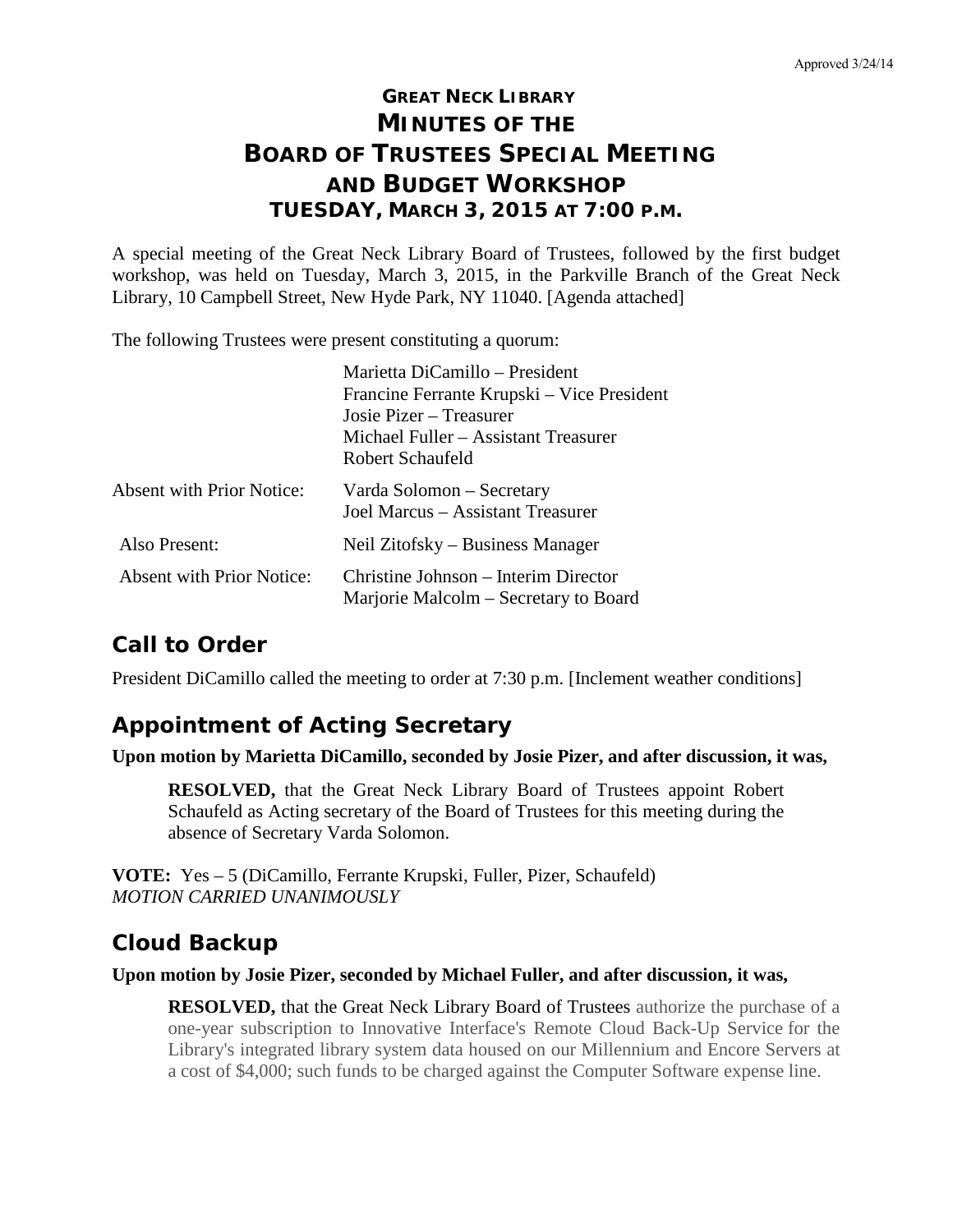There was a question raised regarding the Innovative Contract. Innovative should be asked to complete the installation in a quicker time that the two (2) to three (3) months specified in their contract.

\_\_\_\_\_\_\_\_\_\_\_\_\_\_\_\_\_\_\_\_\_\_\_\_\_\_\_\_\_\_\_\_\_\_\_\_\_\_\_\_\_\_\_\_\_\_\_\_\_\_\_\_\_\_\_\_\_\_\_\_\_\_\_\_\_\_\_\_\_\_

**VOTE:** Yes – 5 (DiCamillo, Ferrante Krupski, Fuller, Pizer, Schaufeld) *MOTION CARRIED UNANIMOUSLY* 

#### **Addition of Installation of Sprinkler System to Renovation Scope of Work**

**Upon motion by Francine Ferrante Krupski seconded by Robert Schaufeld, and after discussion, it was,**

**RESOLVED,** that the Great Neck Library Board of Trustees approve the provision of a new separate (dedicated sprinkler) water service and installation of a complete sprinkler system as part of the Main Library renovation project scope of work to comply with the permit requirements of the Nassau County Fire Marshall and the Town of North Hempstead Building Department at a cost not to exceed \$440,000 subject to final review of the complete proposal and spec. This amount to be charged to the Main Building and Special Services fund.

**VOTE:** Yes – 5 (DiCamillo, Ferrante Krupski, Fuller, Pizer, Schaufeld,) *MOTION CARRIED UNANIMOUSLY*

### **Review and Discussion of 2015/2016 Budget**

Mr. Zitofsky provided an overview of the first draft of the budget for the fiscal year 2015/2016. The total for the budget presented was \$9,521,600, made up of \$8,641,500 from taxation, \$146,600 from PILOT (Payments in Lieu of Taxes from the Great neck School District) Revenue and \$73,500 from Tax Revenue from Debt Service. This is an increase of \$10,200 over the previous fiscal year.

To be noted is that this budget departed from the historical practice of budgeting salaries by department but instead by function. This is the standard practice of other libraries and it conforms to the reporting requirements for the State of New York.

The surplus funds from reductions and savings during relocation for the period July 2015 to February 2016 were distributed as follows:

- \$300,000 to be used if and when increased staffing is required at Main when reopened and reassignment in march 2016;
- \$60,000 line in the operating budget for downloadable ebooks to expand our OverDrive collection;
- \$400,000 in the Construction Budget for the newly required sprinkler system;
- \$500,000 to the Main Building fund for future maintenance requirements (painting, carpeting, etc.);
- \$100,000 to the Branch fund for future maintenance requirements (painting, carpeting, etc.)